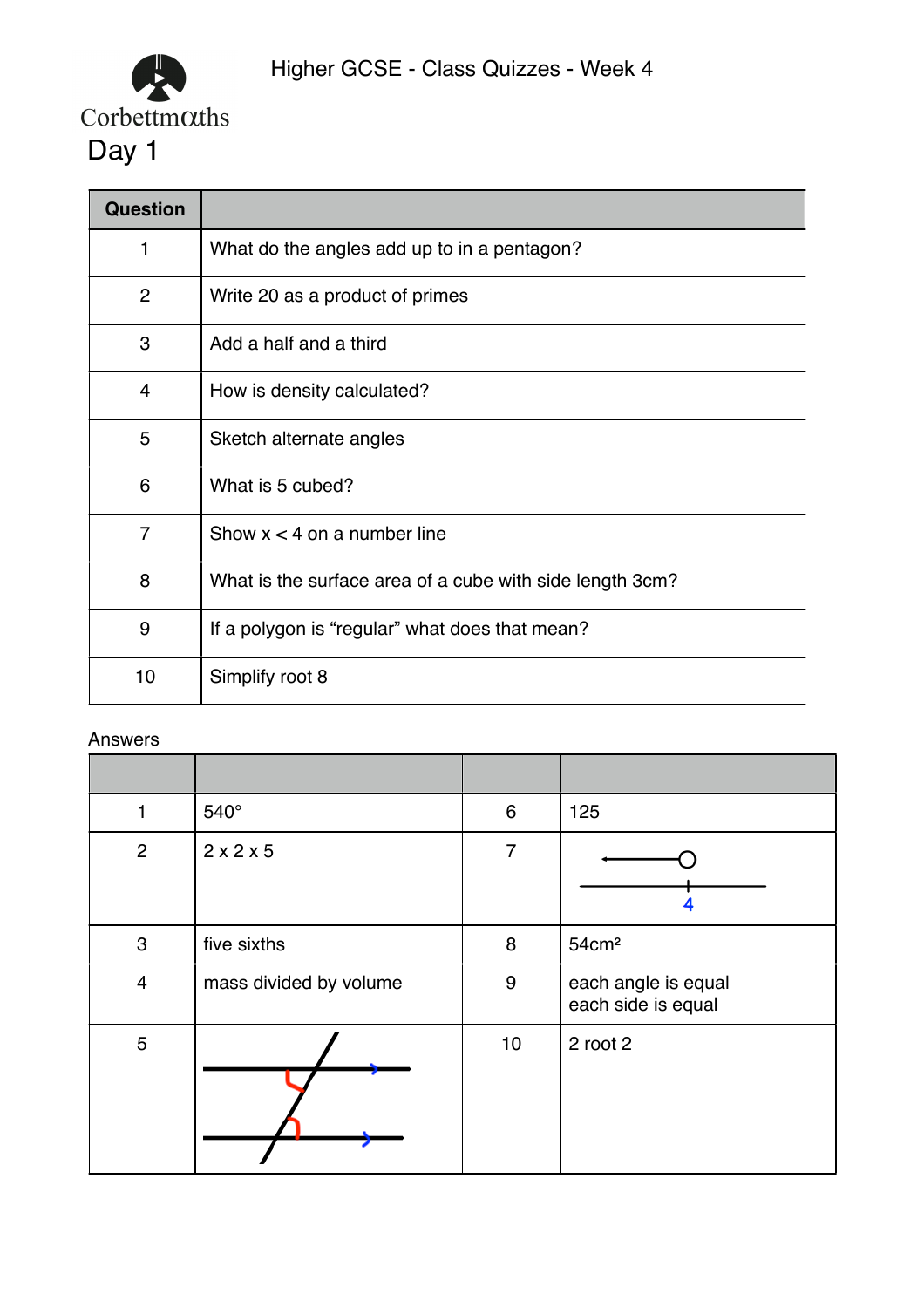

| <b>Question</b> |                                                          |
|-----------------|----------------------------------------------------------|
| 1               | What do the angles add up to in a heptagon?              |
| $\overline{2}$  | Write 18 as a product of primes                          |
| 3               | Add a fifth and two thirds                               |
| $\overline{4}$  | How is speed calculated?                                 |
| 5               | Sketch corresponding angles                              |
| 6               | What is 3 to the power of 4?                             |
| $\overline{7}$  | Show $x \ge 1$ on a number line                          |
| 8               | What is the surface area of a cube with side length 5cm? |
| 9               | What does tesselate mean?                                |
| 10              | Simplify root 20                                         |

|                | $900^\circ$              | $6\phantom{1}6$ | 64                                       |
|----------------|--------------------------|-----------------|------------------------------------------|
| $\overline{2}$ | $2 \times 3 \times 3$    | 7               |                                          |
| 3              | 13/15                    | 8               | 150cm <sup>2</sup>                       |
| $\overline{4}$ | distance divided by time | $9\,$           | The shape fits together with no<br>gaps. |
| $\overline{5}$ |                          | 10              | 2 root 5                                 |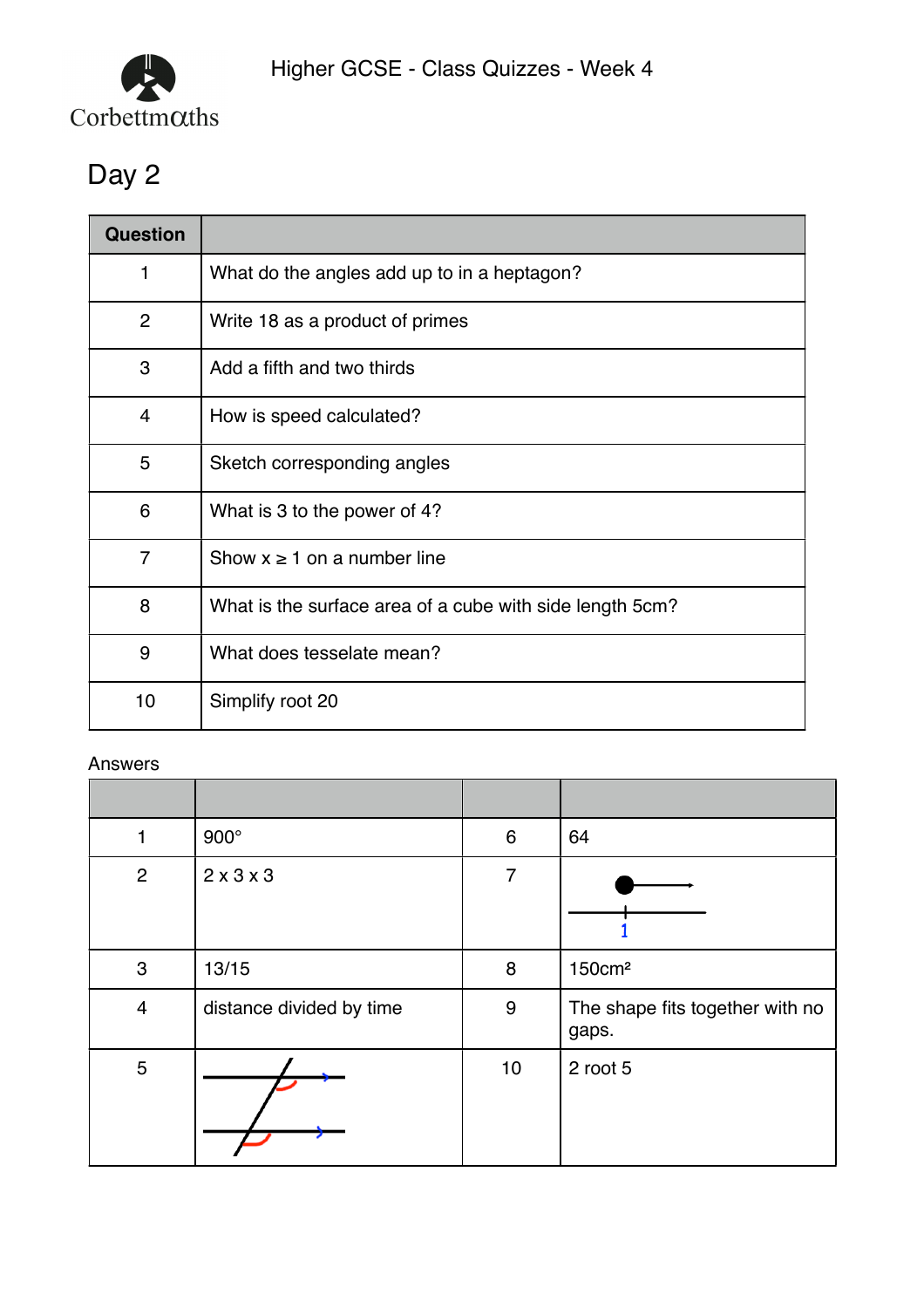

| <b>Question</b> |                                                          |
|-----------------|----------------------------------------------------------|
| 1               | What do the angles add up to in a hexagon?               |
| $\overline{2}$  | Write 30 as a product of primes                          |
| 3               | Add three quarters and a tenth                           |
| $\overline{4}$  | How is the distance of a journey calculated?             |
| 5               | Sketch co-interior angles                                |
| 6               | What is 2 to the power of 5?                             |
| $\overline{7}$  | Show $x \le -1$ on a number line                         |
| 8               | What is the surface area of a cube with side length 2cm? |
| 9               | What does reciprocal mean?                               |
| 10              | Simplify root 32                                         |

| 1              | 720°             | 6  | 32                                                                                                           |
|----------------|------------------|----|--------------------------------------------------------------------------------------------------------------|
| 2              | 2x3x5            | 7  |                                                                                                              |
| 3              | 17/20            | 8  | $24 \text{cm}^2$                                                                                             |
| $\overline{4}$ | Speed times time | 9  | "flipping over a fraction"<br>"1 over a number"<br>"a number that multiplies by<br>another number to give 1" |
| 5              |                  | 10 | 4 root 2                                                                                                     |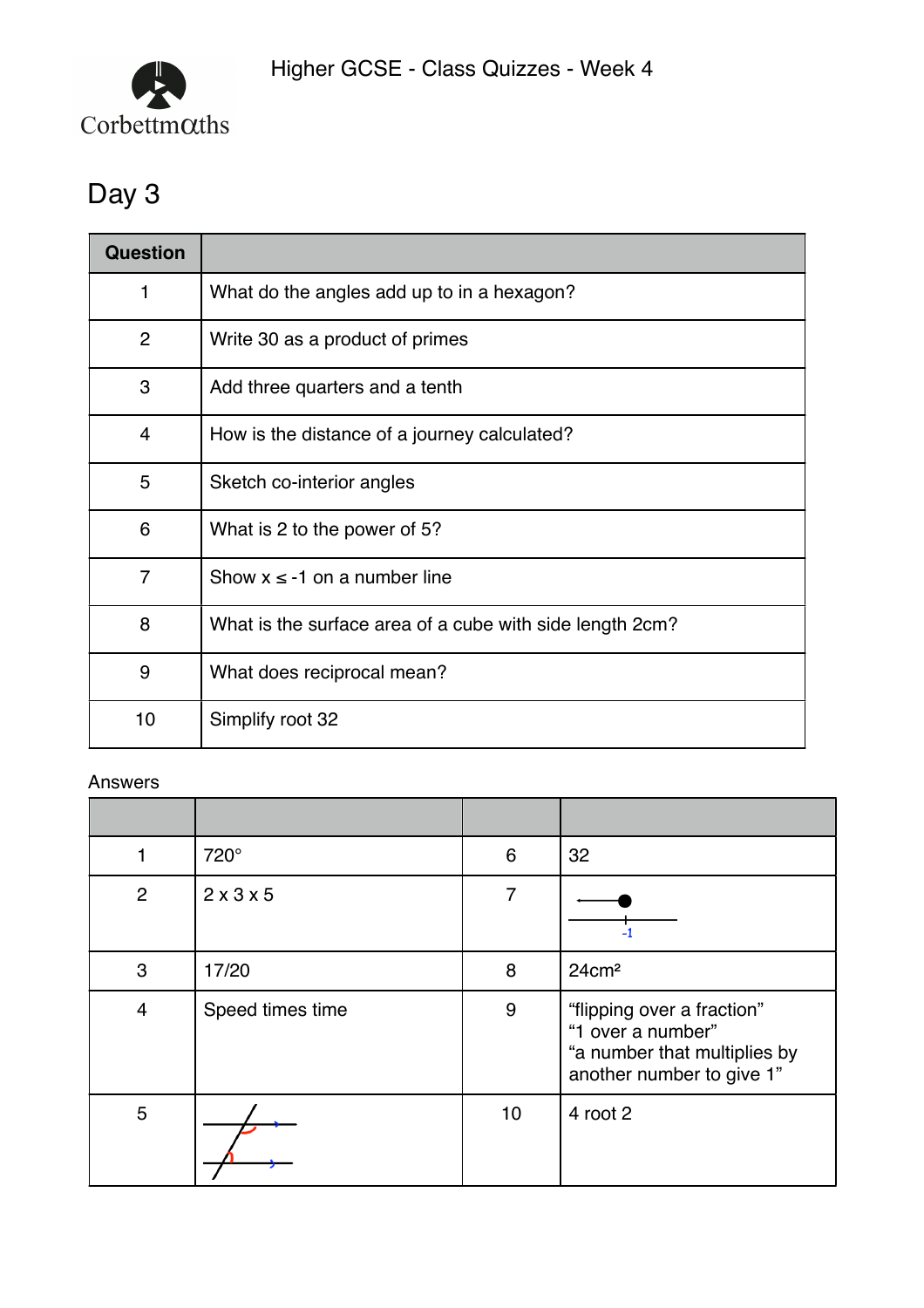

| Question       |                                                                                              |
|----------------|----------------------------------------------------------------------------------------------|
| 1              | What do the angles add up to in a pentagon?                                                  |
| $\overline{2}$ | Write 100 as a product of primes                                                             |
| 3              | Add three tenths and a third                                                                 |
| $\overline{4}$ | How is mass calculated? If you know the density of an object and the volume<br>of an object. |
| 5              | Sketch alternate angles                                                                      |
| 6              | What is 6 cubed?                                                                             |
| $\overline{7}$ | Show $x > 3$ on a number line                                                                |
| 8              | What is the surface area of a cube with side length 10cm?                                    |
| 9              | What number has no reciprocal?                                                               |
| 10             | Simplify root 75                                                                             |

| 1              | 540°                 | $6\phantom{1}6$  | 216                |
|----------------|----------------------|------------------|--------------------|
| $\overline{2}$ | 2x2x5x5              | 7                |                    |
| 3              | 19/30                | 8                | 600cm <sup>2</sup> |
| $\overline{4}$ | density times volume | $\boldsymbol{9}$ | $\boldsymbol{0}$   |
| $\overline{5}$ |                      | 10               | 5root3             |